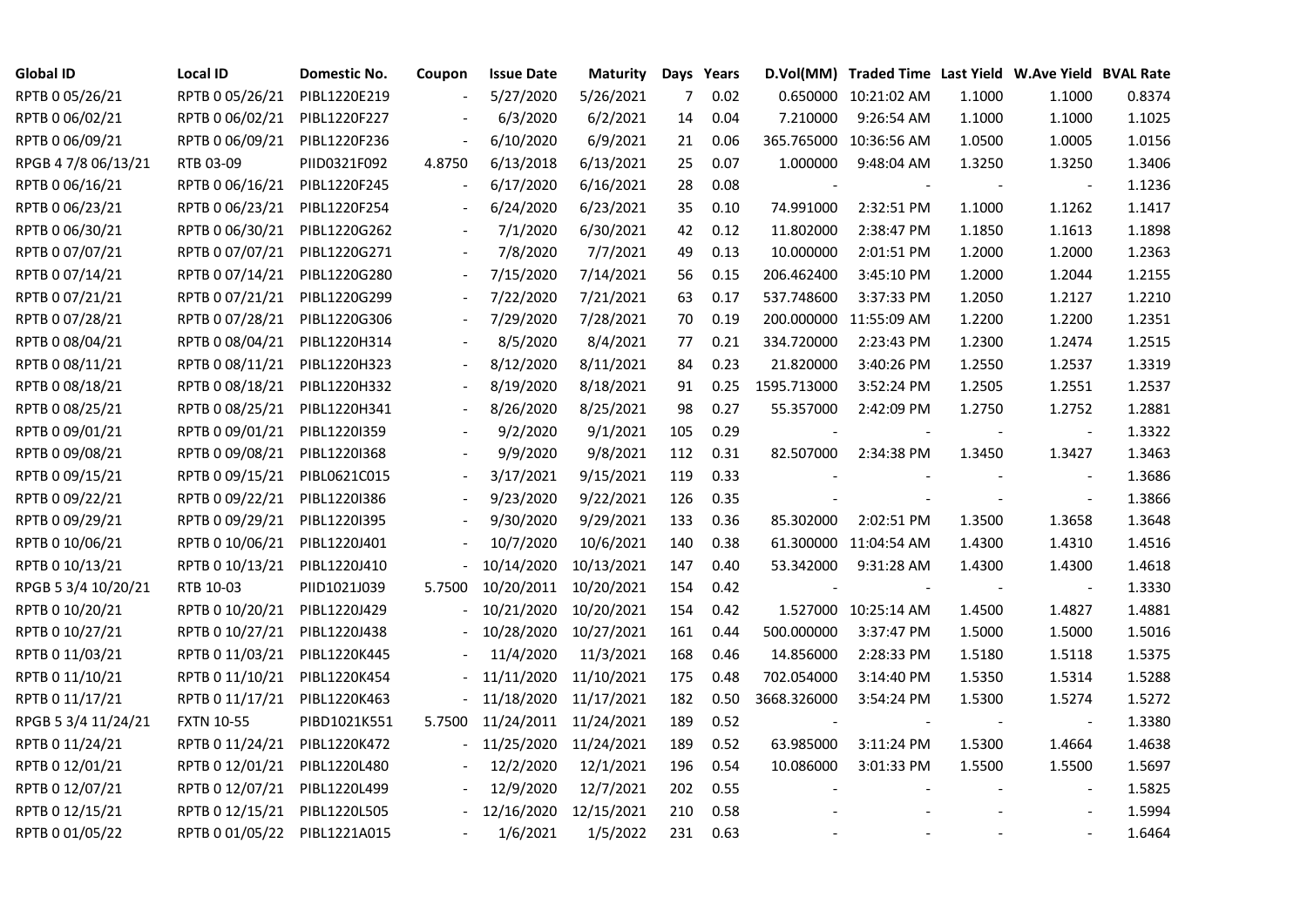| <b>Global ID</b>     | <b>Local ID</b>   | Domestic No. | Coupon                   | <b>Issue Date</b> | Maturity   |     | Days Years |            | D.Vol(MM) Traded Time Last Yield W.Ave Yield BVAL Rate |        |                          |        |
|----------------------|-------------------|--------------|--------------------------|-------------------|------------|-----|------------|------------|--------------------------------------------------------|--------|--------------------------|--------|
| RPTB 0 01/12/22      | RPTB 0 01/12/22   | PIBL1221A024 | $\overline{\phantom{a}}$ | 1/13/2021         | 1/12/2022  | 238 | 0.65       |            |                                                        |        |                          | 1.6731 |
| RPGB 63/8 01/19/22   | <b>FXTN 10-54</b> | PIBD1022G545 | 6.3750                   | 7/19/2011         | 1/19/2022  | 245 | 0.67       | 35.600000  | 2:56:07 PM                                             | 1.5000 | 1.5000                   | 1.6058 |
| RPTB 0 01/19/22      | RPTB 0 01/19/22   | PIBL1221A033 |                          | 1/20/2021         | 1/19/2022  | 245 | 0.67       |            |                                                        |        |                          | 1.6989 |
| RPGB 4 01/26/22      | <b>FXTN 05-74</b> | PIBD0522A747 | 4.0000                   | 1/26/2017         | 1/26/2022  | 252 | 0.69       |            |                                                        |        | $\overline{\phantom{a}}$ | 1.6781 |
| RPTB 0 01/26/22      | RPTB 0 01/26/22   | PIBL1221A042 | $\blacksquare$           | 1/27/2021         | 1/26/2022  | 252 | 0.69       | 117.540000 | 2:52:40 PM                                             | 1.6500 | 1.6500                   | 1.6500 |
| RPTB 0 02/02/22      | RPTB 0 02/02/22   | PIBL1221B050 |                          | 2/3/2021          | 2/2/2022   | 259 | 0.71       | 0.020000   | 2:14:39 PM                                             | 1.6500 | 1.6500                   | 1.7373 |
| RPTB 0 02/09/22      | RPTB 0 02/09/22   | PIBL1221B069 |                          | 2/10/2021         | 2/9/2022   | 266 | 0.73       |            | 2.000000 11:37:07 AM                                   | 1.6850 | 1.6850                   | 1.8869 |
| RPTB 0 02/16/22      | RPTB 0 02/16/22   | PIBL1221B078 |                          | 2/17/2021         | 2/16/2022  | 273 | 0.75       |            |                                                        |        |                          | 1.7386 |
| RPTB 0 02/23/22      | RPTB 0 02/23/22   | PIBL1221B087 |                          | 2/24/2021         | 2/23/2022  | 280 | 0.77       |            |                                                        |        | $\overline{\phantom{a}}$ | 1.7309 |
| RPTB 0 03/02/22      | RPTB 0 03/02/22   | PIBL1221C095 |                          | 3/3/2021          | 3/2/2022   | 287 | 0.79       |            | 0.607000 10:13:51 AM                                   | 1.7250 | 1.7250                   | 1.7700 |
| RPTB 0 03/09/22      | RPTB 0 03/09/22   | PIBL1221C102 | $\overline{\phantom{a}}$ | 3/10/2021         | 3/9/2022   | 294 | 0.81       |            |                                                        |        | $\blacksquare$           | 1.7667 |
| RPGB 15 03/14/22     | <b>FXTN 20-02</b> | PIBD2022C021 | 15.0000                  | 3/14/2002         | 3/14/2022  | 299 | 0.82       |            |                                                        |        |                          | 1.6993 |
| RPTB 0 03/16/22      | RPTB 0 03/16/22   | PIBL1221C111 | $\overline{\phantom{a}}$ | 3/17/2021         | 3/16/2022  | 301 | 0.82       |            |                                                        |        | $\blacksquare$           | 1.7943 |
| RPTB 0 03/23/22      | RPTB 0 03/23/22   | PIBL1221C120 |                          | 3/24/2021         | 3/23/2022  | 308 | 0.84       |            |                                                        |        | $\overline{\phantom{a}}$ | 1.7873 |
| RPTB 0 03/30/22      | RPTB 0 03/30/22   | PIBL1221C139 |                          | 3/31/2021         | 3/30/2022  | 315 | 0.86       |            |                                                        |        | $\blacksquare$           | 1.7900 |
| RPTB 0 04/06/22      | RPTB 0 04/06/22   | PIBL1221D147 |                          | 4/7/2021          | 4/6/2022   | 322 | 0.88       |            |                                                        |        | $\blacksquare$           | 1.8031 |
| RPTB 0 04/13/22      | RPTB 0 04/13/22   | PIBL1221D156 |                          | 4/14/2021         | 4/13/2022  | 329 | 0.90       |            |                                                        |        | $\overline{\phantom{a}}$ | 1.7850 |
| RPTB 0 04/20/22      | RPTB 0 04/20/22   | PIBL1221D165 | $\blacksquare$           | 4/21/2021         | 4/20/2022  | 336 | 0.92       |            |                                                        |        | $\overline{a}$           | 1.7925 |
| RPTB 0 04/27/22      | RPTB 0 04/27/22   | PIBL1221D174 |                          | 4/28/2021         | 4/27/2022  | 343 | 0.94       |            |                                                        |        | $\overline{\phantom{a}}$ | 1.8033 |
| RPTB 0 05/04/22      | RPTB 0 05/04/22   | PIBL1221E182 |                          | 5/5/2021          | 5/4/2022   | 350 | 0.96       | 234.300000 | 2:43:56 PM                                             | 1.7800 | 1.7756                   | 1.7887 |
| RPTB 0 05/11/22      | RPTB 0 05/11/22   | PIBL1221E191 | $\blacksquare$           | 5/12/2021         | 5/11/2022  | 357 | 0.98       | 509.410000 | 3:31:58 PM                                             | 1.8000 | 1.7997                   | 1.8024 |
| RPTB 0 05/18/22      | RPTB 0 05/18/22   | PIBL1221E208 | $\Box$                   | 5/19/2021         | 5/18/2022  | 364 | 1.00       | 541.912000 | 3:49:39 PM                                             | 1.7950 | 1.7954                   | 1.8291 |
| RPGB 4 3/4 07/04/22  | <b>FXTN 03-24</b> | PIBD0322G247 | 4.7500                   | 7/4/2019          | 7/4/2022   | 411 | 1.13       | 0.500000   | 9:48:24 AM                                             | 1.9000 | 1.9000                   | 1.8431 |
| RPGB 4 7/8 08/02/22  | <b>FXTN 10-56</b> | PIBD1022H562 | 4.8750                   | 8/2/2012          | 8/2/2022   | 440 | 1.21       |            |                                                        |        |                          | 1.8706 |
| RPGB 4 3/4 09/13/22  | <b>FXTN 10-57</b> | PIBD1022I570 | 4.7500                   | 9/13/2012         | 9/13/2022  | 482 | 1.32       |            |                                                        |        |                          | 1.9174 |
| RPGB 12 3/4 10/17/22 | <b>FXTN 20-03</b> | PIBD2022J033 | 12.7500                  | 10/17/2002        | 10/17/2022 | 516 | 1.41       |            |                                                        |        | $\blacksquare$           | 1.9559 |
| RPGB 4 5/8 12/04/22  | RTB 05-11         | PIID0522L114 | 4.6250                   | 12/4/2017         | 12/4/2022  | 564 | 1.54       | 121.740000 | 2:48:16 PM                                             | 2.0500 | 2.0349                   | 2.0425 |
| RPGB 4 12/06/22      | <b>FXTN 10-58</b> | PIBD1022L585 | 4.0000                   | 12/6/2012         | 12/6/2022  | 566 | 1.55       |            |                                                        |        | $\blacksquare$           | 2.1027 |
| RPGB 4 3/8 02/11/23  | RTB 03-10         | PIID0323B101 | 4.3750                   | 2/11/2020         | 2/11/2023  | 633 | 1.73       | 107.300000 | 3:18:47 PM                                             | 2.0500 | 2.0306                   | 2.0304 |
| RPGB 13 02/20/23     | <b>FXTN 20-04</b> | PIBD2023B048 | 13.0000                  | 2/20/2003         | 2/20/2023  | 642 | 1.76       |            |                                                        |        |                          | 2.0972 |
| RPGB 5 1/2 03/08/23  | <b>FXTN 05-75</b> | PIBD0523C752 | 5.5000                   | 3/8/2018          | 3/8/2023   | 658 | 1.80       |            |                                                        |        | $\frac{1}{2}$            | 2.2227 |
| RPGB 3 1/2 04/21/23  | <b>FXTN 07-58</b> | PIBD0723D588 | 3.5000                   | 4/21/2016         | 4/21/2023  | 702 | 1.92       |            |                                                        |        | $\overline{\phantom{a}}$ | 2.2283 |
| RPGB 11 7/8 05/29/23 | <b>FXTN 20-05</b> | PIBD2023E054 | 11.8750                  | 5/29/2003         | 5/29/2023  | 740 | 2.03       |            |                                                        |        |                          | 2.2050 |
| RPGB 3 1/4 08/15/23  | RTB 10-04         | PIID1023H046 | 3.2500                   | 8/15/2013         | 8/15/2023  | 818 | 2.24       | 5.000000   | 3:27:29 PM                                             | 2.4500 | 2.4500                   | 2.2848 |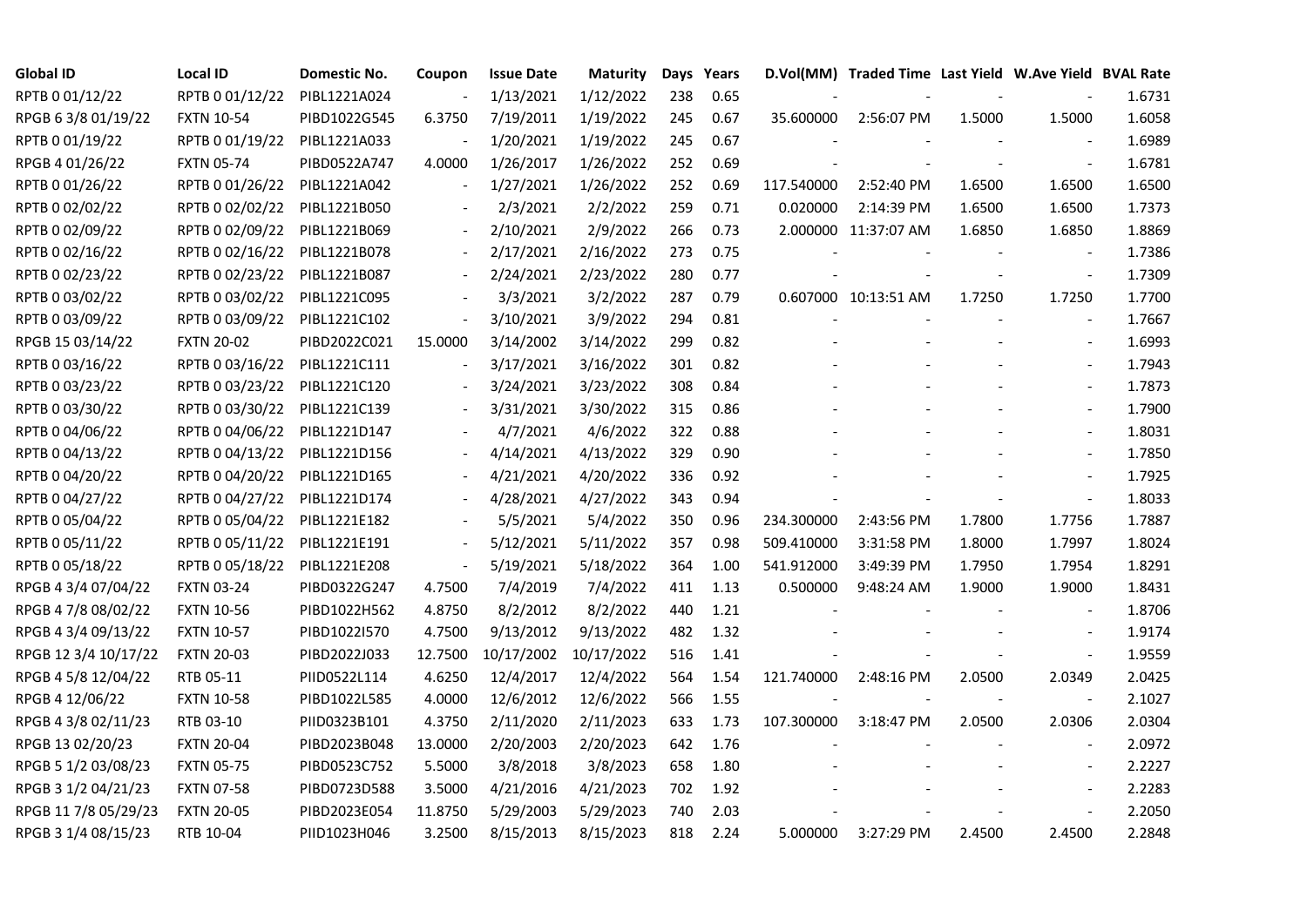| <b>Global ID</b>     | <b>Local ID</b>   | Domestic No. | Coupon  | <b>Issue Date</b> | <b>Maturity</b>       |     | Days Years | D.Vol(MM)               | Traded Time Last Yield W.Ave Yield BVAL Rate |        |                          |        |
|----------------------|-------------------|--------------|---------|-------------------|-----------------------|-----|------------|-------------------------|----------------------------------------------|--------|--------------------------|--------|
| RPGB 2 3/8 09/10/23  | <b>FXTN 03-25</b> | PIBD0323I252 | 2.3750  | 9/10/2020         | 9/10/2023             | 844 | 2.31       | 35.000000               | 2:43:29 PM                                   | 2.2000 | 2.2000                   | 2.2327 |
| RPGB 11 3/8 10/23/23 | <b>FXTN 20-06</b> | PIBD2023J068 | 11.3750 | 10/23/2003        | 10/23/2023            | 887 | 2.43       |                         |                                              |        | $\sim$                   | 2.3913 |
| RPGB 2 3/8 03/09/24  | RTB 03-11         | PIID0324C115 | 2.3750  | 3/9/2021          | 3/9/2024 1,025        |     | 2.81       | 4759.398000             | 3:39:56 PM                                   | 2.4050 | 2.4063                   | 2.4128 |
| RPGB 6 1/4 03/12/24  | RTB 05-12         | PIID0524C129 | 6.2500  | 3/12/2019         | 3/12/2024 1,028       |     | 2.82       | 481.400000              | 2:57:10 PM                                   | 2.4000 | 2.4059                   | 2.4033 |
| RPGB 4 1/2 04/20/24  | <b>FXTN 07-59</b> | PIBD0724D595 | 4.5000  | 4/20/2017         | 4/20/2024 1,067       |     | 2.92       | 4.000000                | 2:59:10 PM                                   | 2.6035 | 2.6035                   | 2.5871 |
| RPGB 12 3/8 06/03/24 | <b>FXTN 20-07</b> | PIBD2024F075 | 12.3750 | 6/3/2004          | 6/3/2024 1,111        |     | 3.04       | 15.680000               | 3:20:48 PM                                   | 2.5500 | 2.5500                   | 2.5644 |
| RPGB 12 7/8 08/05/24 | <b>FXTN 20-08</b> | PIBD2024H086 | 12.8750 | 8/5/2004          | 8/5/2024 1,174        |     | 3.21       |                         |                                              |        | $\overline{\phantom{a}}$ | 2.5999 |
| RPGB 4 1/8 08/20/24  | <b>FXTN 10-59</b> | PIBD1024H595 | 4.1250  | 8/20/2014         | 8/20/2024 1,189       |     | 3.26       |                         |                                              |        | $\blacksquare$           | 2.6488 |
| RPGB 4 1/4 10/17/24  | <b>FXTN 05-76</b> | PIBD0524J762 | 4.2500  | 10/17/2019        | 10/17/2024 1,247      |     | 3.41       | 2035.000000 11:03:14 AM |                                              | 2.6500 | 2.6502                   | 2.6500 |
| RPGB 13 3/4 11/11/24 | <b>FXTN 20-09</b> | PIBD2024K091 | 13.7500 | 11/11/2004        | 11/11/2024 1,272      |     | 3.48       |                         |                                              |        | $\overline{\phantom{a}}$ | 2.6803 |
| RPGB 5 3/4 04/12/25  | FXTN 07-61        | PIBD0725D618 | 5.7500  | 4/12/2018         | 4/12/2025 1,424       |     | 3.90       |                         | 9.155000 10:55:20 AM                         | 2.8000 | 2.8000                   | 2.8376 |
| RPGB 12 1/8 04/14/25 | <b>FXTN 20-10</b> | PIBD2025D103 | 12.1250 | 4/14/2005         | 4/14/2025 1,426       |     | 3.90       |                         |                                              |        | $\blacksquare$           | 2.8104 |
| RPGB 2 5/8 08/12/25  | RTB 05-13         | PIID0525H130 | 2.6250  | 8/12/2020         | 8/12/2025 1,546       |     | 4.23       | 752.615000              | 3:24:50 PM                                   | 2.7450 | 2.7453                   | 2.7448 |
| RPGB 3 5/8 09/09/25  | <b>FXTN 10-60</b> | PIBD10251608 | 3.6250  | 9/9/2015          | 9/9/2025 1,574        |     | 4.31       | 623.113000              | 3:22:11 PM                                   | 2.8000 | 2.7993                   | 2.8027 |
| RPGB 12 1/8 10/20/25 | <b>FXTN 20-11</b> | PIBD2025J116 | 12.1250 | 10/20/2005        | 10/20/2025 1,615      |     | 4.42       |                         |                                              |        | $\blacksquare$           | 2.9580 |
| RPGB 18 1/4 11/29/25 | <b>FXTN 25-01</b> | PIBD2525K015 | 18.2500 | 11/29/2000        | 11/29/2025 1,655      |     | 4.53       |                         |                                              |        |                          | 2.9895 |
| RPGB 10 1/4 01/19/26 | <b>FXTN 20-12</b> | PIBD2026A122 | 10.2500 | 1/19/2006         | 1/19/2026 1,706       |     | 4.67       |                         |                                              |        | $\blacksquare$           | 3.0298 |
| RPGB 6 1/4 02/14/26  | <b>FXTN 07-62</b> | PIBD0726B627 | 6.2500  | 2/14/2019         | 2/14/2026 1,732       |     | 4.74       | 20.000000               | 2:58:38 PM                                   | 2.9000 | 2.9000                   | 3.1095 |
| RPGB 3 3/8 04/08/26  | <b>FXTN 05-77</b> | PIBD0526D772 | 3.3750  | 4/8/2021          | 4/8/2026 1,785        |     | 4.89       | 9044.703000             | 3:46:54 PM                                   | 3.2100 | 3.2041                   | 3.2100 |
| RPGB 3 1/2 09/20/26  | RTB 10-05         | PIID1026I057 | 3.5000  | 9/20/2016         | 9/20/2026 1,950       |     | 5.34       | 12.830000               | 2:35:26 PM                                   | 3.3300 | 3.3300                   | 3.2725 |
| RPGB 6 1/4 10/20/26  | RTB 15-01         | PIID1526J019 | 6.2500  | 10/20/2011        | 10/20/2026 1,980      |     | 5.42       |                         |                                              |        | $\overline{\phantom{a}}$ | 3.2373 |
| RPGB 8 12/07/26      | <b>FXTN 20-13</b> | PIBD2026L139 | 8.0000  | 12/7/2006         | 12/7/2026 2,028       |     | 5.55       |                         |                                              |        | $\overline{\phantom{a}}$ | 3.2733 |
| RPGB 5 3/8 03/01/27  | RTB 15-02         | PIID1527C023 | 5.3750  | 3/1/2012          | 3/1/2027 2,112        |     | 5.78       |                         |                                              |        | $\blacksquare$           | 3.3352 |
| RPGB 4 3/4 05/04/27  | <b>FXTN 10-61</b> | PIBD1027E617 | 4.7500  | 5/4/2017          | 5/4/2027 2,176        |     | 5.96       | 887.100000              | 3:13:25 PM                                   | 3.4500 | 3.4470                   | 3.4475 |
| RPGB 8 5/8 09/06/27  | <b>FXTN 20-14</b> | PIBD2027I140 | 8.6250  | 9/6/2007          | 9/6/2027 2,301        |     | 6.30       |                         |                                              |        | $\blacksquare$           | 3.4638 |
| RPGB 6 1/4 03/22/28  | <b>FXTN 10-63</b> | PIBD1028C635 | 6.2500  | 3/22/2018         | 3/22/2028 2,499       |     | 6.84       |                         | 0.010000 11:32:08 AM                         | 3.6000 | 3.6000                   | 3.6000 |
| RPGB 3 5/8 04/22/28  | <b>FXTN 07-64</b> | PIBD0728D649 | 3.6250  | 4/22/2021         | 4/22/2028 2,530       |     | 6.93       | 3028.037800             | 3:47:16 PM                                   | 3.6750 | 3.6583                   | 3.6725 |
| RPGB 9 1/2 12/04/28  | <b>FXTN 20-15</b> | PIBD2028L151 | 9.5000  | 12/4/2008         | 12/4/2028 2,756       |     | 7.55       |                         |                                              |        | $\overline{\phantom{a}}$ | 3.7459 |
| RPGB 67/8 01/10/29   | <b>FXTN 10-64</b> | PIBD1029A644 | 6.8750  | 1/10/2019         | 1/10/2029 2,793       |     | 7.65       |                         |                                              |        | $\sim$                   | 3.7389 |
| RPGB 8 3/4 05/27/30  | <b>FXTN 20-16</b> | PIBD2030E166 | 8.7500  | 5/27/2010         | 5/27/2030 3,295       |     | 9.02       |                         |                                              |        | $\overline{\phantom{a}}$ | 3.9928 |
| RPGB 2 7/8 07/09/30  | <b>FXTN 10-65</b> | PIBD1030G655 | 2.8750  | 7/9/2020          | 7/9/2030 3,338        |     | 9.14       | 4.060000                | 3:30:32 PM                                   | 3.7800 | 3.7800                   | 3.7896 |
| RPGB 12 1/2 07/28/30 | <b>FXTN 25-02</b> | PIBD2530G029 | 12.5000 | 7/28/2005         | 7/28/2030 3,357       |     | 9.19       |                         |                                              |        | $\overline{\phantom{a}}$ | 3.9957 |
| RPGB 11 1/4 01/26/31 | <b>FXTN 25-03</b> | PIBD2531A032 | 11.2500 | 1/26/2006         | 1/26/2031 3,539       |     | 9.69       |                         |                                              |        | $\sim$                   | 4.0790 |
| RPGB 8 07/19/31      | <b>FXTN 20-17</b> | PIBD2031G171 | 8.0000  | 7/19/2011         | 7/19/2031 3,713 10.17 |     |            |                         | 5.000000 10:44:48 AM                         | 3.9800 | 3.9800                   | 4.0072 |